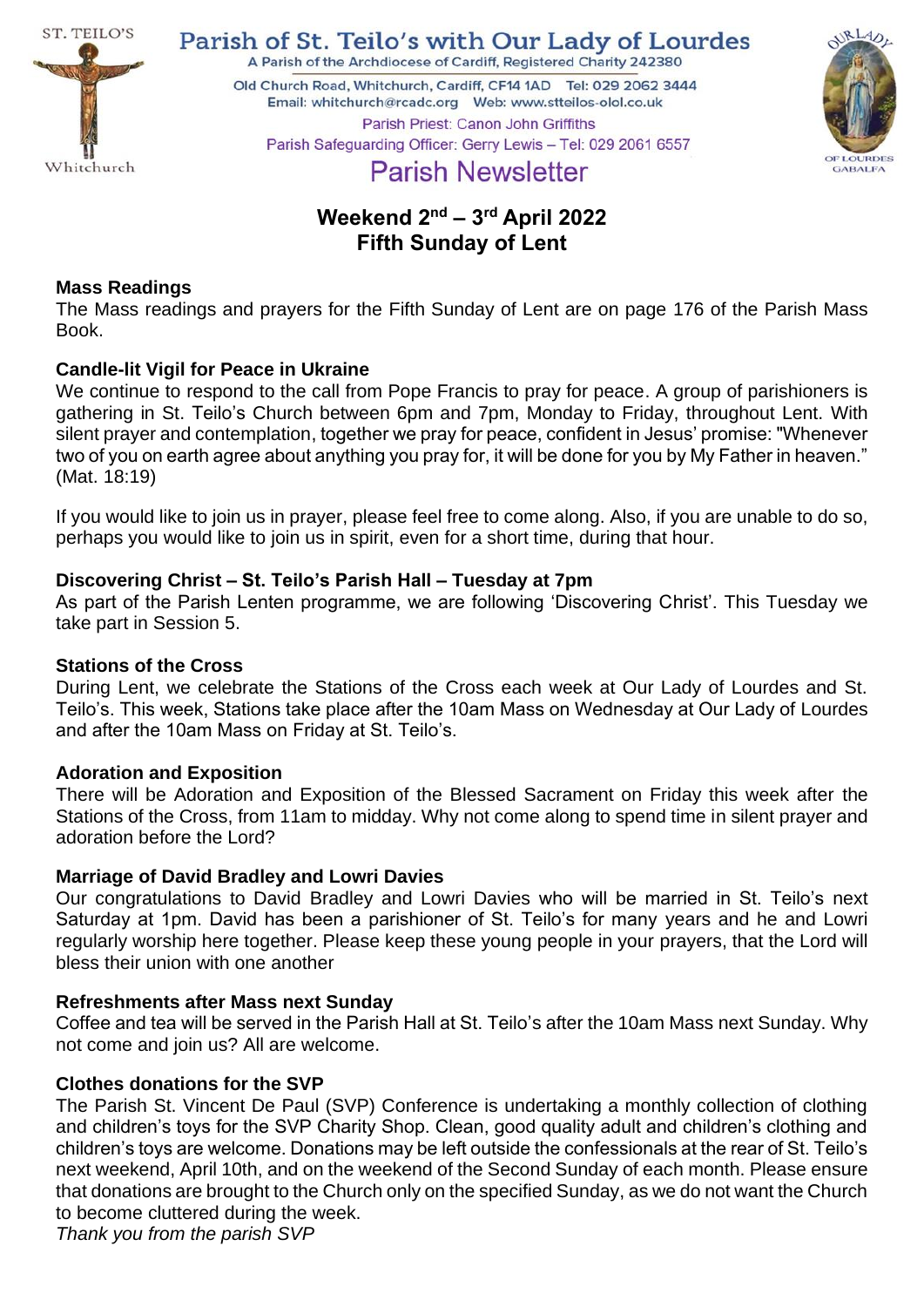# **Volunteers for the Easter Triduum at St. Teilo's**

Those who would like to volunteer to take part in the liturgies of the Easter Triduum and Easter Sunday as Readers, Eucharistic Ministers etc. are asked to sign their names on the list at the back of the Church as soon as possible.

Twelve volunteers are needed for the washing of feet on Maundy Thursday evening. If you are willing to take part, please sign on the list at the back of the Church.

#### **Godspell – Performance at the Royal Welsh College of Music and Drama**

Kinetic School of Performing Art's are presenting Godspell as their spring production at the Royal Welsh College of Music and Drama. Godspell features a parade of beloved songs, including "Prepare Ye the Way of the Lord," "Learn Your Lessons Well," "All for the Best," "All Good Gifts," "Turn Back, O Man" and "By My Side." In this performance the story of Jesus' life dances across the stage, dissolving hauntingly into the Last Supper and the Crucifixion, Jesus' messages of kindness, tolerance and love come vibrantly to life. Shows are on Wednesday April 20th at 7pm, Thursday, April 21<sup>st</sup> at 2pm and 7pm. Tickets are £16 and £14 and are available online at <https://www.rwcmd.ac.uk/whats-on/tickets/book?EventId=159279> or by phoning the Box Office on 029 2039 1391.

# **Cardiff Archdiocese Justice and Peace and Integrity of Creation Network**

During Lent, the Cardiff Archdiocese Justice and Peace and the Integrity of Creation Network are sitting in silent vigil for an hour each weekend of Lent to witness to the suffering of the earth, our common home and to witness to the suffering of its people, its wildlife and ecosystems.

This peaceful and reflective activity will take place on the remaining Saturdays in Lent - April 2<sup>nd</sup> and 9<sup>th</sup> in Charles Street, Cardiff from 11am to 12 noon. All are welcome to join the group for the vigil.

# **Synodal Update from Mrs. Madeleine Walters, the Archdiocesan Synodal Coordinator**

I write to thank you all, parish representatives, parish teams, parishioners, priests and deacons for all the time and effort you have put into carrying out the synodal process in your parishes and in writing your Report and sending it in. We received forty-one Synodal Reports and one from the University Chaplaincy. They were all most interesting to read, the characteristics of your different parishes, the methods you used and the views of your parishioners, under the headings of Communion, Participation and Mission. It was a challenge to you all to start the "listening and discernment" process, to gather views in a variety of ways and to write a report, all in a reduced time frame.

Members of the Diocesan Synodal Team each took one of the themes and read that section across all forty-two reports. They wrote one or two pages about the emerging themes in their section. These constituted Draft One and these pages were then considered by the Team this week. One member has now written the final draft, Draft Two. All members of the Team are reading that Draft and will produce their comments so that Draft Three, the Final Draft, will be produced this weekend. This will then be sent to the Archbishop. It will be sent out to parishes on the weekend of April  $9<sup>th</sup> - 10$ th. The Report will appear in the May edition of the Catholic People and will also be put on the Archdiocesan website.

I believe that all of you who have been involved, in any way, great or small, can be rightly proud of your contribution. You have responded to Pope Francis's call to walk together and to enter into a "synodal" process of listening and discernment, walking humbly with God, being led by the Holy Spirit and recognising Christ in each other and listening to each other.

The submission of the reports and the diocesan report are not the end of the road. It is hoped and expected that the synodal way of doing things will continue, that we will embark on an ongoing journey of synodal conversion and that we will work towards fulfilling Pope Francis's dream of a wholly synodal Church. You have begun at parish level and I wish you well as you continue to do things in the synodal way. May God bless our synodal endeavours.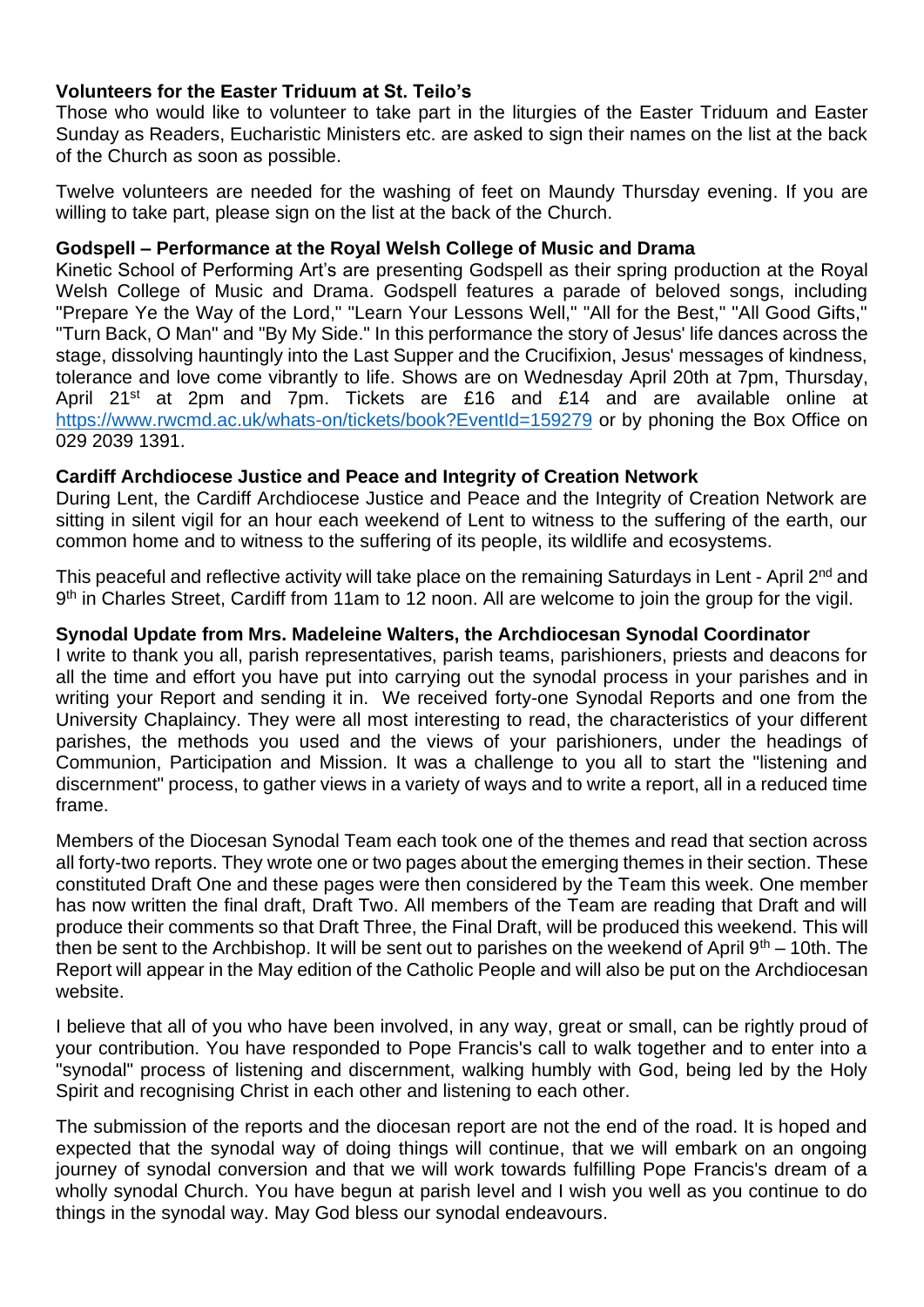# **Children's Liturgy**

We are very grateful to Nick Davies, a member of the Children's Liturgy team, who continues to provide resources designed for children and families. The resources can be found on the parish website. The children's resource for this weekend can be found here – [https://stteilos-olol.co.uk/wp](https://stteilos-olol.co.uk/wp-content/uploads/2022/03/03Apr-C.pdf)[content/uploads/2022/03/03Apr-C.pdf](https://stteilos-olol.co.uk/wp-content/uploads/2022/03/03Apr-C.pdf)

#### **Holy Week and Easter Liturgies**

*Please note the times of Mass and other services for Holy Week and Easter below:*

| <b>Monday of Holy Week</b><br>No Mass                                                                                                                                                                                             |  |  |  |  |
|-----------------------------------------------------------------------------------------------------------------------------------------------------------------------------------------------------------------------------------|--|--|--|--|
| <b>Tuesday of Holy Week</b><br>11:30am - The Chrism Mass - St. David's Cathedral, Cardiff                                                                                                                                         |  |  |  |  |
| <b>Spy Wednesday</b><br>10am – Mass at Our Lady of Lourdes followed by Stations of the Cross                                                                                                                                      |  |  |  |  |
| <b>Maundy Thursday</b><br>7pm – Mass of the Lord's Supper at St. Teilo's followed by<br>Watching at the Altar of Repose until 10pm                                                                                                |  |  |  |  |
| <b>Good Friday</b><br>9.30am – Whitchurch Walk of Witness – starting at Whitchurch Methodist<br>Church and visiting St. Teilo's Church, Bethany Baptist Church, St. Mary's<br>Church, Tabernacle Church and Ararat Baptist Church |  |  |  |  |
| 3pm – The Liturgy of the Passion at St. Teilo's                                                                                                                                                                                   |  |  |  |  |
| <b>Easter Vigil</b><br>The Easter Vigil will be celebrated at St. Teilo's at 9pm on Saturday Evening                                                                                                                              |  |  |  |  |
| <b>Easter Sunday</b><br>8.30am – Easter Sunday Mass at Our Lady of Lourdes                                                                                                                                                        |  |  |  |  |
| 10am – Easter Sunday Mass at St. Teilo's                                                                                                                                                                                          |  |  |  |  |

There will be no evening Mass on Easter Sunday.

**Mass Attendance –** Mass attendance for the last weekend was as follows:

| Sunday 27th March | 6 <sub>pm</sub> | 69 |
|-------------------|-----------------|----|
|                   | 10am            |    |
|                   | 6pm             | 54 |

#### **Praying for the Sick of the Parish**

Please remember those who are sick in your daily prayers: Fr. Andrew Berry OSB, Keith Alexander, Bob Bending, Yvonne Butcher, Dorothy David, Barbara Day, Rita Daughton, Mary Jones, Mary Joseph, John Mintram, Theresa Ng, Tom O'Leary, Terry O'Shea, Derek Phillips, Richard Williams and Bridget Wynne-Farrell. If you would like to add someone to the list, please email [whitchurch@rcadc.org.](mailto:whitchurch@rcadc.org)

#### **Rest in Peace**



In your mercy, please pray for the repose of the souls of those whose anniversaries occur at this time: Canon Paul Chidgey, Canon William Morris, Canon Felix Connolly, Canon Patrick Kerrisk, Thomas Mortimer, Standish Lloyd, Isabella Allen, Dorothy Joyce, Mary Hann, Ellen Gardner, Terence Debono, Daniel Cahill, Catherine Higgins, Anna Doyle, Nathaniel Woodman, Albert Proctor, John Hill, Mary Murray, Francis Gallagher, Alice Pinches, Madeline Richards, Charles Kinsey, Giuseppina. (Pina)

Morrish, Mabel Killmister, Charles Mitchell, Gladys Warfield, Mortimer O'Sullivan, John Connors, Josephine Clifford, Jane Lynch, Roland Roberts, Anna Jones, Emly Frackrell, Margaret Thomas, Margaret Herbert, Beatrice Kelleher, Maria Toner-Evans, Harold Norris, Rosina Fuller, Andrew Smith, David Evans, Winifred Bregeon, Dennis Cronin, Elizabeth Lewis, Edward Windmill and Associnand Tinsley.